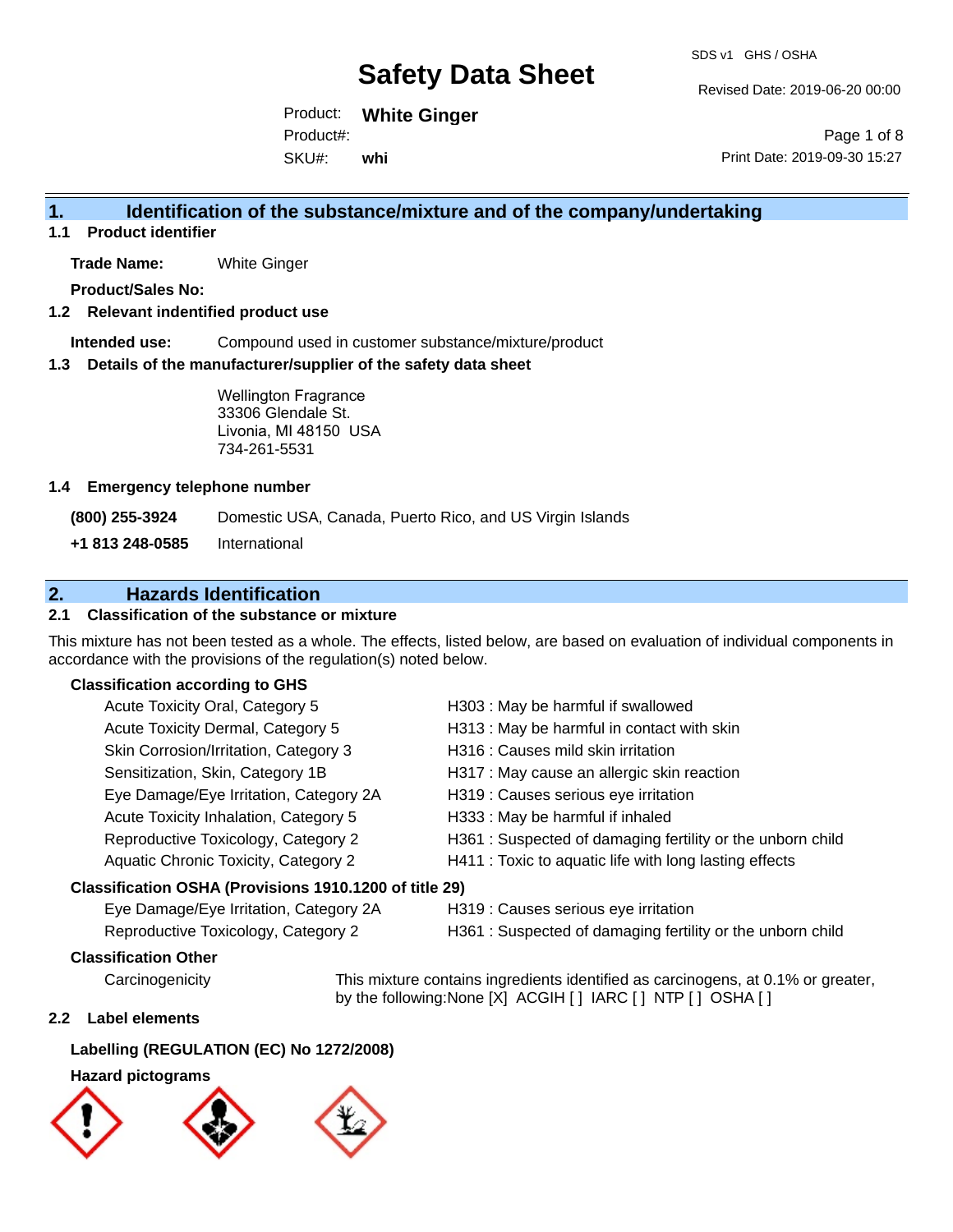#### Revised Date: 2019-06-20 00:00

Product: **White Ginger** Product#:

SKU#: **whi**

Page 2 of 8 Print Date: 2019-09-30 15:27

| <b>Signal Word: Warning</b>     |                                                                                                                                  |
|---------------------------------|----------------------------------------------------------------------------------------------------------------------------------|
| <b>Hazard statments</b>         |                                                                                                                                  |
| H <sub>303</sub>                | May be harmful if swallowed                                                                                                      |
| H313                            | May be harmful in contact with skin                                                                                              |
| H316                            | Causes mild skin irritation                                                                                                      |
| H317                            | May cause an allergic skin reaction                                                                                              |
| H319                            | Causes serious eye irritation                                                                                                    |
| H333                            | May be harmful if inhaled                                                                                                        |
| H361                            | Suspected of damaging fertility or the unborn child                                                                              |
| H411                            | Toxic to aquatic life with long lasting effects                                                                                  |
| <b>Precautionary Statements</b> |                                                                                                                                  |
| <b>Prevention:</b>              |                                                                                                                                  |
| P201                            | Obtain special instructions before use                                                                                           |
| P <sub>202</sub>                | Do not handle until all safety precautions have been read and understood                                                         |
| P <sub>264</sub>                | Wash hands thoroughly after handling                                                                                             |
| P272                            | Contaminated work clothing should not be allowed out of the workplace                                                            |
| P <sub>273</sub>                | Avoid release to the environment                                                                                                 |
| P281                            | Use personal protective equipment as required                                                                                    |
| <b>Response:</b>                |                                                                                                                                  |
| $P302 + P352$                   | IF ON SKIN: Wash with soap and water                                                                                             |
| $P304 + P312$                   | IF INHALED: Call a POISON CENTER or doctor/physician if you feel unwell                                                          |
| P305 + P351 + P338              | IF IN EYES: Rinse cautiously with water for several minutes Remove contact lenses if<br>present and easy to do. continue rinsing |
| $P308 + P313$                   | IF exposed or concerned: Get medical advice/attention                                                                            |
| P312                            | Call a POISON CENTER or doctor/physician if you feel unwell                                                                      |
| $P333 + P313$                   | If skin irritation or a rash occurs: Get medical advice/attention                                                                |
| P337 + P313                     | If eye irritation persists: Get medical advice/attention                                                                         |
| P363                            | Wash contaminated clothing before reuse                                                                                          |
| P391                            | <b>Collect Spillage</b>                                                                                                          |
| <b>Other Hazards</b><br>2.3     |                                                                                                                                  |

**no data available**

# **3. Composition/Information on Ingredients**

## **3.1 Mixtures**

This product is a complex mixture of ingredients, which contains among others the following substance(s), presenting a health or environmental hazard within the meaning of the UN Globally Harmonized System of Classification and Labeling of Chemicals (GHS):

| CAS#<br>Ingredient | EC#       | Conc.<br>Range | <b>GHS Classification</b> |
|--------------------|-----------|----------------|---------------------------|
| 84-66-2            | 201-550-6 | $30 - 40 \%$   | H316; H402                |
| Diethyl phthalate  |           |                |                           |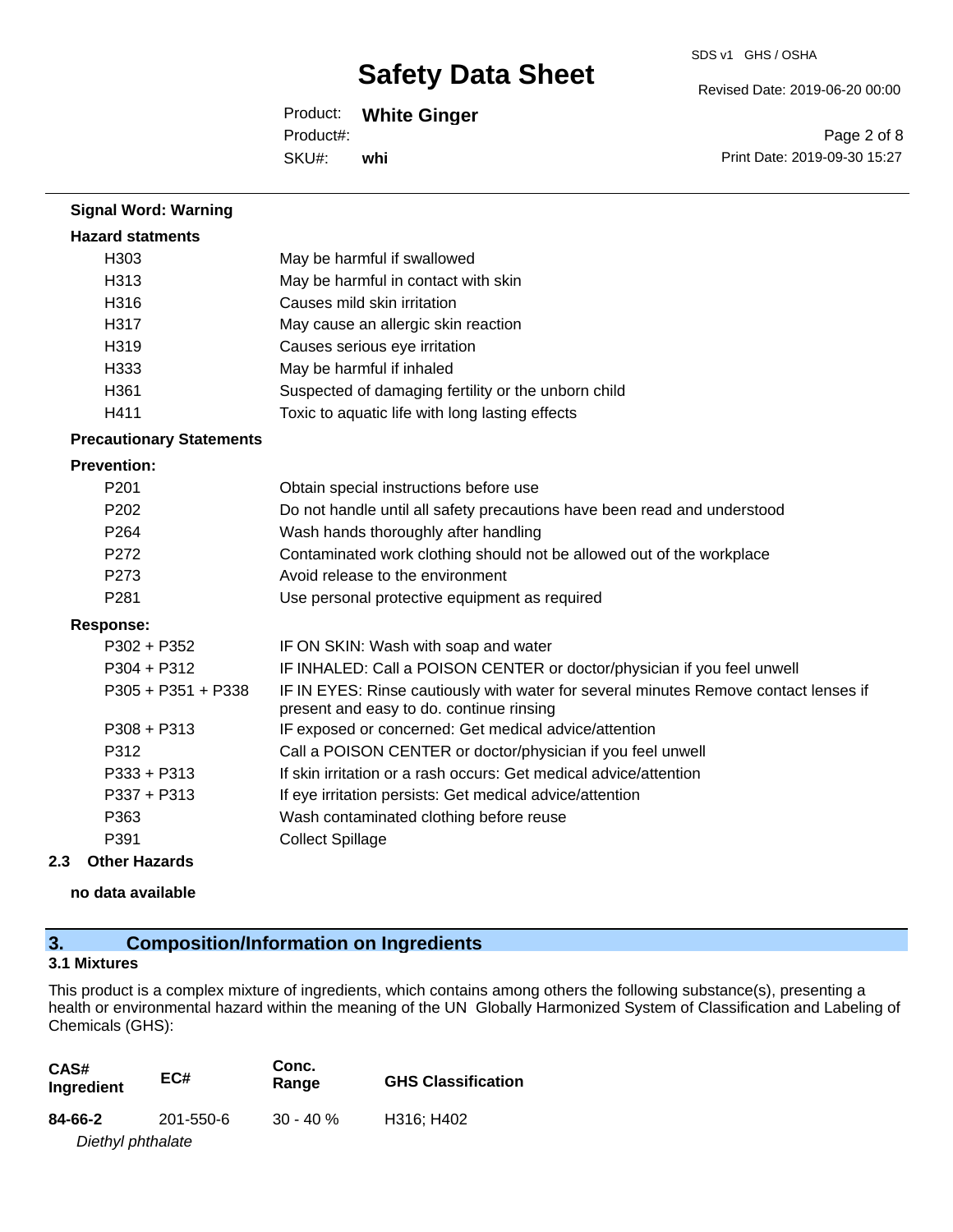SDS v1 GHS / OSHA

Revised Date: 2019-06-20 00:00

Print Date: 2019-09-30 15:27

Page 3 of 8

### Product: **White Ginger**

Product#:

**Conc.** 

**CAS#**

SKU#: **whi**

| 683#<br>Ingredient       | EC#                                | Range                                                | <b>GHS Classification</b>           |  |
|--------------------------|------------------------------------|------------------------------------------------------|-------------------------------------|--|
| 120-51-4                 | 204-402-9                          | 10 - 20 %                                            | H302; H313; H400; H411              |  |
| <b>Benzyl Benzoate</b>   |                                    |                                                      |                                     |  |
| $60 - 12 - 8$            | 200-456-2                          | 10 - 20 %                                            | H302; H313; H316; H319              |  |
| phenethyl alcohol        |                                    |                                                      |                                     |  |
| 64742-47-8               | 265-149-8                          | $5 - 10%$                                            | H227; H304; H336; H401; H411        |  |
|                          |                                    | Distillates, petroleum, hydrotreated light           |                                     |  |
| 8050-15-5                | 232-476-2                          | $5 - 10%$                                            | H402; H412                          |  |
|                          |                                    | Methyl ester of rosin (partially hydrogenated)       |                                     |  |
| 118-58-1                 | 204-262-9                          | $5 - 10%$                                            | H303; H317; H320; H401; H412        |  |
| <b>Benzyl Salicylate</b> |                                    |                                                      |                                     |  |
| 80-54-6                  | 201-289-8                          | $2 - 5%$                                             | H227; H302; H315; H317; H361; H401; |  |
|                          | <b>Butylphenyl Methylpropional</b> |                                                      | H412                                |  |
| 105-95-3                 | 203-347-8                          | $2 - 5%$                                             | H401                                |  |
| Ethylene brassylate      |                                    |                                                      |                                     |  |
| 89-43-0                  | 201-908-1                          | $2 - 5%$                                             | H316                                |  |
|                          |                                    | Hydroxycitronellal-methyl anthranilate (Schiff base) |                                     |  |
| $81 - 14 - 1$            | 201-328-9                          | $2 - 5%$                                             | H316; H400; H410                    |  |
| Musk ketone              |                                    |                                                      |                                     |  |
| 140-11-4                 | 205-399-7                          | $2 - 5%$                                             | H303; H401; H412                    |  |
| Benzyl acetate           |                                    |                                                      |                                     |  |
| 122-40-7                 | 204-541-5                          | $2 - 5%$                                             | H303; H316; H317; H401; H411        |  |
| Amyl Cinnamal            |                                    |                                                      |                                     |  |
| $97 - 53 - 0$            | 202-589-1                          | $2 - 5%$                                             | H303; H316; H317; H319; H401        |  |
| Eugenol                  |                                    |                                                      |                                     |  |
| 2050-08-0                | 218-080-2                          | $2 - 5%$                                             | H302; H400; H410                    |  |
| Amyl salicylate          |                                    |                                                      |                                     |  |
| 104-54-1                 | 203-212-3                          | $1 - 2%$                                             | H303; H317                          |  |
| Cinnamyl Alcohol         |                                    |                                                      |                                     |  |
| 107-75-5                 | 203-518-7                          | $1 - 2%$                                             | H317; H319; H402                    |  |
| Hydroxycitronellal       |                                    |                                                      |                                     |  |
| 134-20-3                 | 205-132-4                          | $1 - 2%$                                             | H303; H316; H319; H402              |  |
| Methyl anthranilate      |                                    |                                                      |                                     |  |
| $127 - 41 - 3$           | 204-841-6                          | $1 - 2%$                                             | H316                                |  |
| alpha-Ionone             |                                    |                                                      |                                     |  |

See Section 16 for full text of GHS classification codes

See Section 16 for full text of GHS classification codes which where not shown in section 2

Total Hydrocarbon Content (%  $w/w$ ) = 5.30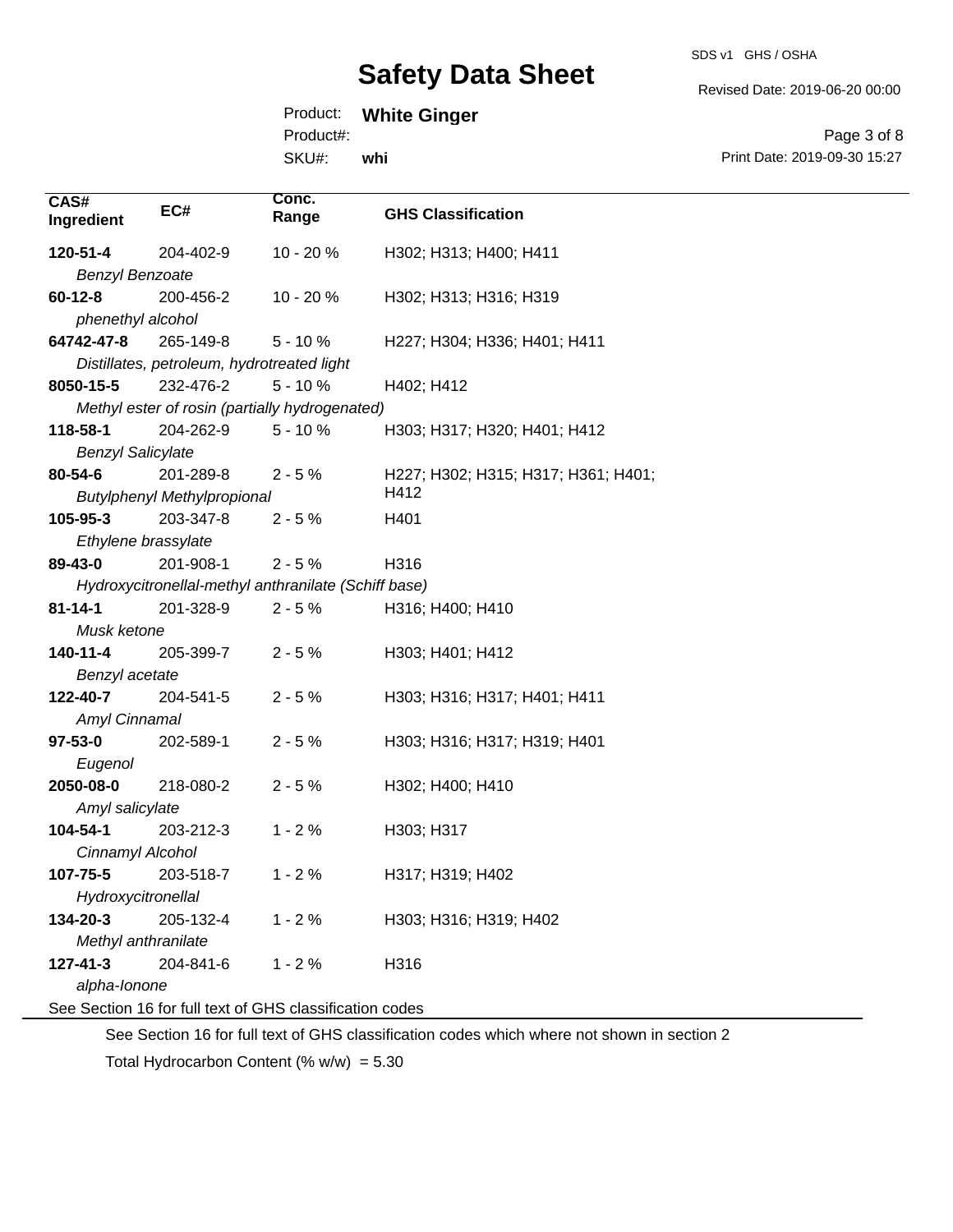SDS v1 GHS / OSHA

Revised Date: 2019-06-20 00:00

Product: **White Ginger**

Product#:

**4. First Aid Measures** 

SKU#: **whi**

Page 4 of 8 Print Date: 2019-09-30 15:27

|     | THE MUNICATION                                                             |                                                                                                               |  |
|-----|----------------------------------------------------------------------------|---------------------------------------------------------------------------------------------------------------|--|
| 4.1 | <b>Description of first aid measures</b>                                   |                                                                                                               |  |
|     | Inhalation:                                                                | Remove from exposure site to fresh air and keep at rest.<br>Obtain medical advice.                            |  |
|     | <b>Eye Exposure:</b>                                                       | Flush immediately with water for at least 15 minutes.<br>Contact physician if symptoms persist.               |  |
|     | <b>Skin Exposure:</b>                                                      | Remove contaminated clothes. Wash thoroughly with water (and soap).<br>Contact physician if symptoms persist. |  |
|     | Ingestion:                                                                 | Rinse mouth with water and obtain medical advice.                                                             |  |
| 4.2 | Most important symptoms and effects, both acute and delayed                |                                                                                                               |  |
|     | <b>Symptoms:</b>                                                           | no data available                                                                                             |  |
|     | <b>Risks:</b>                                                              | Refer to Section 2.2 "Hazard Statements"                                                                      |  |
| 4.3 | Indication of any immediate medical attention and special treatment needed |                                                                                                               |  |
|     | <b>Treatment:</b>                                                          | Refer to Section 2.2 "Response"                                                                               |  |
| 5.  | <b>Fire-Fighting measures</b>                                              |                                                                                                               |  |
| 5.1 | <b>Extinguishing media</b>                                                 |                                                                                                               |  |
|     |                                                                            |                                                                                                               |  |
|     | Suitable:                                                                  | Carbon dioxide (CO2), Dry chemical, Foam                                                                      |  |
|     | Unsuitable                                                                 | Do not use a direct water jet on burning material                                                             |  |
|     | 5.2 Special hazards arising from the substance or mixture                  |                                                                                                               |  |
|     | During fire fighting:                                                      | Water may be ineffective                                                                                      |  |
| 5.3 | <b>Advice for firefighters</b>                                             |                                                                                                               |  |
|     | <b>Further information:</b>                                                | Standard procedure for chemical fires                                                                         |  |

### **6. Accidental Release Measures**

#### **6.1 Personal precautions, protective equipment and emergency procedures**

Avoid inhalation and contact with skin and eyes. A self-contained breathing apparatus is recommended in case of a major spill.

#### **6.2 Environmental precautions**

Keep away from drains, soil, and surface and groundwater.

#### **6.3 Methods and materials for containment and cleaning up**

Clean up spillage promptly. Remove ignition sources. Provide adequate ventilation. Avoid excessive inhalation of vapors. Gross spillages should be contained by use of sand or inert powder and disposed of according to the local regulations.

#### **6.4 Reference to other sections**

Not Applicable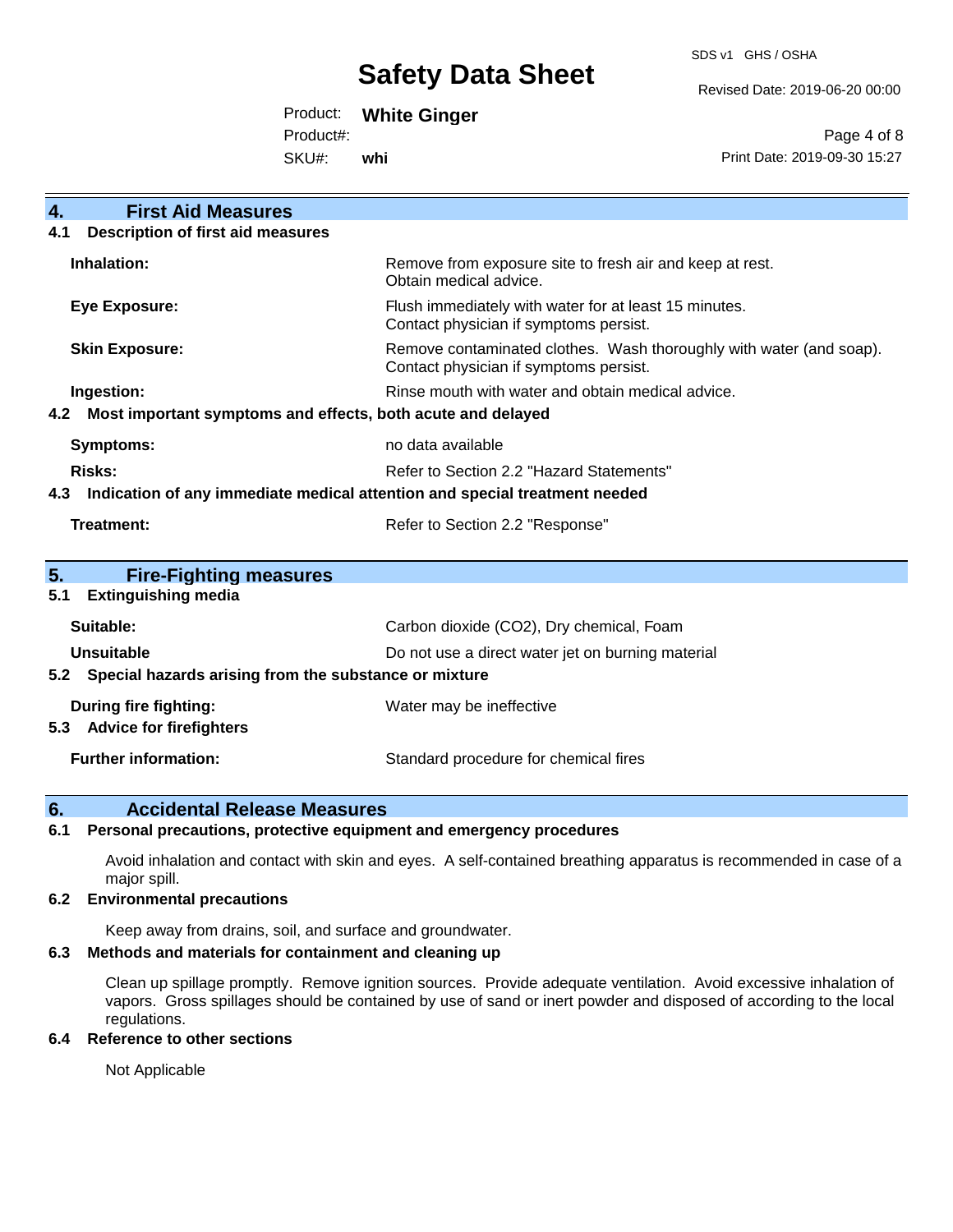Revised Date: 2019-06-20 00:00

Product: **White Ginger** SKU#: Product#: **whi**

Page 5 of 8 Print Date: 2019-09-30 15:27

# **7. Handling and Storage**

#### **7.1 Precautions for safe handling**

Apply according to good manufacturing and industrial hygiene practices with proper ventilation. Do not drink, eat or smoke while handling. Respect good personal hygiene.

#### **7.2 Conditions for safe storage, including any incompatibilities**

Store in a cool, dry and ventilated area away from heat sources and protected from light in tightly closed original container. Avoid uncoated metal container. Keep air contact to a minimum.

#### **7.3 Specific end uses**

No information available

#### **8. Exposure Controls/Personal Protection**

**8.1 Control parameters**

| <b>Exposure Limits:</b> |                   |              |       |             |                                                  |
|-------------------------|-------------------|--------------|-------|-------------|--------------------------------------------------|
| Component               |                   | <b>ACGIH</b> | ACGIH | <b>OSHA</b> | <b>OSHA</b><br>TWA ppm STEL ppm TWA ppm STEL ppm |
| 84-66-2                 | Diethyl phthalate | h.           |       |             |                                                  |
| 140-11-4                | Benzyl acetate    | 10           |       |             |                                                  |

**Engineering Controls:** Use local exhaust as needed.

#### **8.2 Exposure controls - Personal protective equipment**

| Eye protection:                | Tightly sealed goggles, face shield, or safety glasses with brow guards and side shields, etc.<br>as may be appropriate for the exposure |
|--------------------------------|------------------------------------------------------------------------------------------------------------------------------------------|
| <b>Respiratory protection:</b> | Avoid excessive inhalation of concentrated vapors. Apply local ventilation where appropriate.                                            |
| <b>Skin protection:</b>        | Avoid Skin contact. Use chemically resistant gloves as needed.                                                                           |

#### **9. Physical and Chemical Properties**

#### **9.1 Information on basic physical and chemical properties**

| Appearance:                  | Liquid                 |
|------------------------------|------------------------|
| Odor:                        | Conforms to Standard   |
| Color:                       | Greenish Yellow (G3-6) |
| Viscosity:                   | Liquid                 |
| <b>Freezing Point:</b>       | Not determined         |
| <b>Boiling Point:</b>        | Not determined         |
| <b>Melting Point:</b>        | Not determined         |
| <b>Flashpoint (CCCFP):</b>   | >200 F (93.33 C)       |
| <b>Auto flammability:</b>    | Not determined         |
| <b>Explosive Properties:</b> | None Expected          |
| <b>Oxidizing properties:</b> | None Expected          |
| Vapor Pressure (mmHg@20 C):  | 0.0119                 |
| %VOC:                        | 0.01                   |
| Specific Gravity @ 25 C:     | 1.0540                 |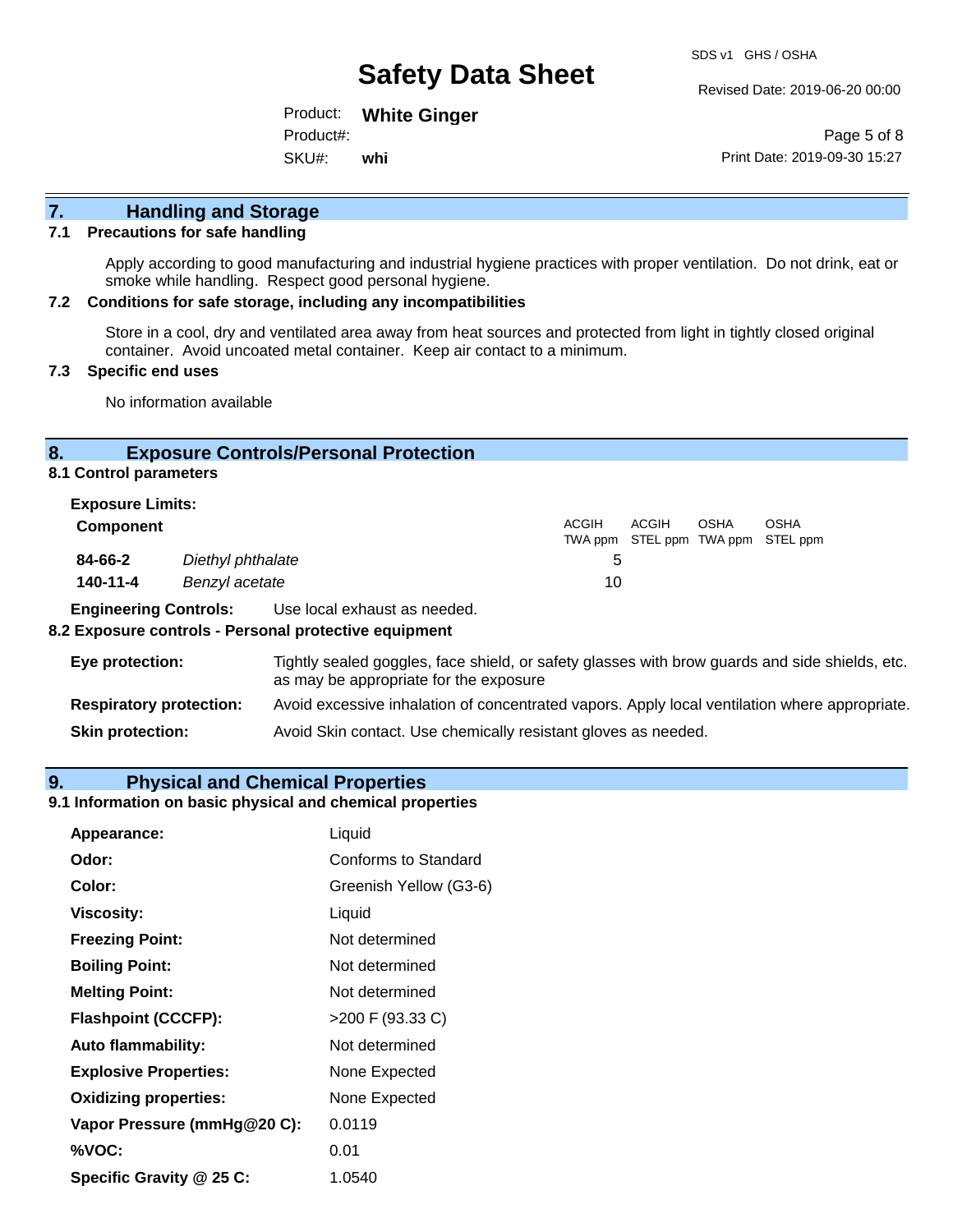Revised Date: 2019-06-20 00:00

|           | Product: White Ginger |    |
|-----------|-----------------------|----|
| Product#: |                       |    |
| SKU#:     | whi                   | Pı |

Page 6 of 8 rint Date: 2019-09-30 15:27

| Density @ 25 C:          | 1.0510 |
|--------------------------|--------|
| Refractive Index @ 20 C: | 1.5150 |
| Soluble in:              | Oil    |

# **10. Stability and Reactivity**

| 10.1 Reactivity                         | None                                               |
|-----------------------------------------|----------------------------------------------------|
| <b>10.2 Chemical stability</b>          | Stable                                             |
| 10.3 Possibility of hazardous reactions | None known                                         |
| 10.4 Conditions to avoid                | None known                                         |
| 10.5 Incompatible materials             | Strong oxidizing agents, strong acids, and alkalis |
| 10.6 Hazardous decomposition products   | None known                                         |

### **11. Toxicological Information**

#### **11.1 Toxicological Effects**

Acute Toxicity Estimates (ATEs) based on the individual Ingredient Toxicity Data utilizing the "Additivity Formula"

| Acute toxicity - Oral - (Rat) mg/kg                | (LD50: 3310.6483) May be harmful if swallowed            |
|----------------------------------------------------|----------------------------------------------------------|
| Acute toxicity - Dermal - (Rabbit) mg/kg           | (LD50: 3342.6742) May be harmful in contact with skin    |
| Acute toxicity - Inhalation - (Rat) mg/L/4hr       | (LD50: 33.5180) May be harmful if inhaled                |
| <b>Skin corrosion / irritation</b>                 | May be harmful if inhaled                                |
| Serious eye damage / irritation                    | Causes serious eye irritation                            |
| <b>Respiratory sensitization</b>                   | Not classified - the classification criteria are not met |
| <b>Skin sensitization</b>                          | May cause an allergic skin reaction                      |
| <b>Germ cell mutagenicity</b>                      | Not classified - the classification criteria are not met |
| Carcinogenicity                                    | Not classified - the classification criteria are not met |
| <b>Reproductive toxicity</b>                       | Suspected of damaging fertility or the unborn child      |
| Specific target organ toxicity - single exposure   | Not classified - the classification criteria are not met |
| Specific target organ toxicity - repeated exposure | Not classified - the classification criteria are not met |
| <b>Aspiration hazard</b>                           | Not classified - the classification criteria are not met |

# **12. Ecological Information**

### **12.1 Toxicity**

| <b>Acute acquatic toxicity</b>     | Not classified - the classification criteria are not met |
|------------------------------------|----------------------------------------------------------|
| <b>Chronic acquatic toxicity</b>   | Toxic to aquatic life with long lasting effects          |
| <b>Toxicity Data on soil</b>       | no data available                                        |
| <b>Toxicity on other organisms</b> | no data available                                        |

**12.2 Persistence and degradability no data available**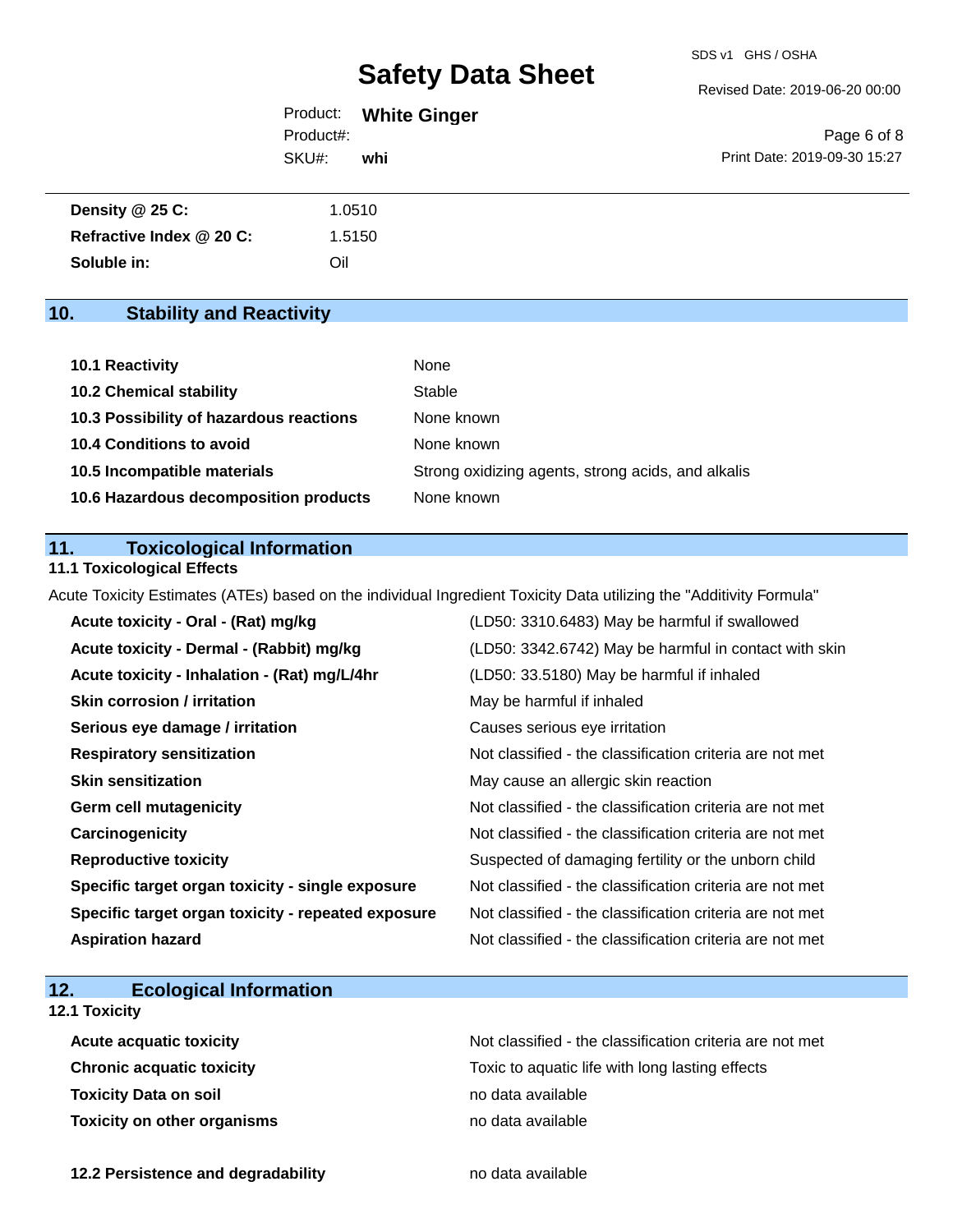SDS v1 GHS / OSHA

Revised Date: 2019-06-20 00:00

 $\,8\,$ 

|           | Product: White Ginger |                              |
|-----------|-----------------------|------------------------------|
| Product#: |                       | Page 7 of 8                  |
| SKU#:     | whi                   | Print Date: 2019-09-30 15:27 |

| 12.3 Bioaccumulative potential | no data available |
|--------------------------------|-------------------|
| 12.4 Mobility in soil          | no data available |
| 12.5 Other adverse effects     | no data available |

# **13. Disposal Conditions**

#### **13.1 Waste treatment methods**

Do not allow product to reach sewage systems. Dispose of in accordance with all local and national regulations. Send to a licensed waste management company.The product should not be allowed to enter drains, water courses or the soil. Do not contaminate ponds, waterways or ditches with chemical or used container.

### **14. Transport Information**

| <b>Marine Pollutant</b>                                       | Yes. Ingredient of greatest environmental impact:<br>81-14-1 : (2 - 5 %) : Musk ketone |              |                                     |                 |               |  |
|---------------------------------------------------------------|----------------------------------------------------------------------------------------|--------------|-------------------------------------|-----------------|---------------|--|
| <b>Regulator</b>                                              |                                                                                        | <b>Class</b> | <b>Pack Group</b>                   | <b>Sub Risk</b> | UN-nr.        |  |
| U.S. DOT (Non-Bulk)                                           |                                                                                        |              | Not Regulated - Not Dangerous Goods |                 |               |  |
| <b>Chemicals NOI</b>                                          |                                                                                        |              |                                     |                 |               |  |
|                                                               | <b>ADR/RID (International Road/Rail)</b>                                               |              |                                     |                 |               |  |
| <b>Environmentally Hazardous</b><br>Substance, Liquid, n.o.s. |                                                                                        | 9            | Ш                                   |                 | <b>UN3082</b> |  |
| <b>IATA (Air Cargo)</b>                                       |                                                                                        |              |                                     |                 |               |  |
| <b>Environmentally Hazardous</b><br>Substance, Liquid, n.o.s. |                                                                                        | 9            | Ш                                   |                 | <b>UN3082</b> |  |
| IMDG (Sea)                                                    |                                                                                        |              |                                     |                 |               |  |
| <b>Environmentally Hazardous</b><br>Substance, Liquid, n.o.s. |                                                                                        | 9            | Ш                                   |                 | UN3082        |  |

| 15.                                       | <b>Regulatory Information</b>            |                                     |                                                              |
|-------------------------------------------|------------------------------------------|-------------------------------------|--------------------------------------------------------------|
| <b>U.S. Federal Regulations</b>           |                                          |                                     |                                                              |
| <b>TSCA (Toxic Substance Control Act)</b> |                                          |                                     | All components of the substance/mixture are listed or exempt |
|                                           |                                          | 40 CFR(EPCRA, SARA, CERCLA and CAA) | This product contains the following components:              |
| 84-66-2                                   | $201 - 550 - 6$ 30 - 40 %                |                                     | Diethyl phthalate                                            |
| <b>U.S. State Regulations</b>             |                                          |                                     |                                                              |
|                                           | <b>California Proposition 65 Warning</b> |                                     | This product contains the following components:              |
| 94-59-7                                   |                                          | $202 - 345 - 4 \le 60$ ppm          | Safrole (Natural Source)                                     |
| $93 - 15 - 2$                             |                                          | $202 - 223 - 0 \le 25$ ppm          | Methyl Eugenol (Natural Source)                              |
| <b>Canadian Regulations</b>               |                                          |                                     |                                                              |
| <b>DSL</b>                                |                                          |                                     | 100.00% of the components are listed or exempt.              |